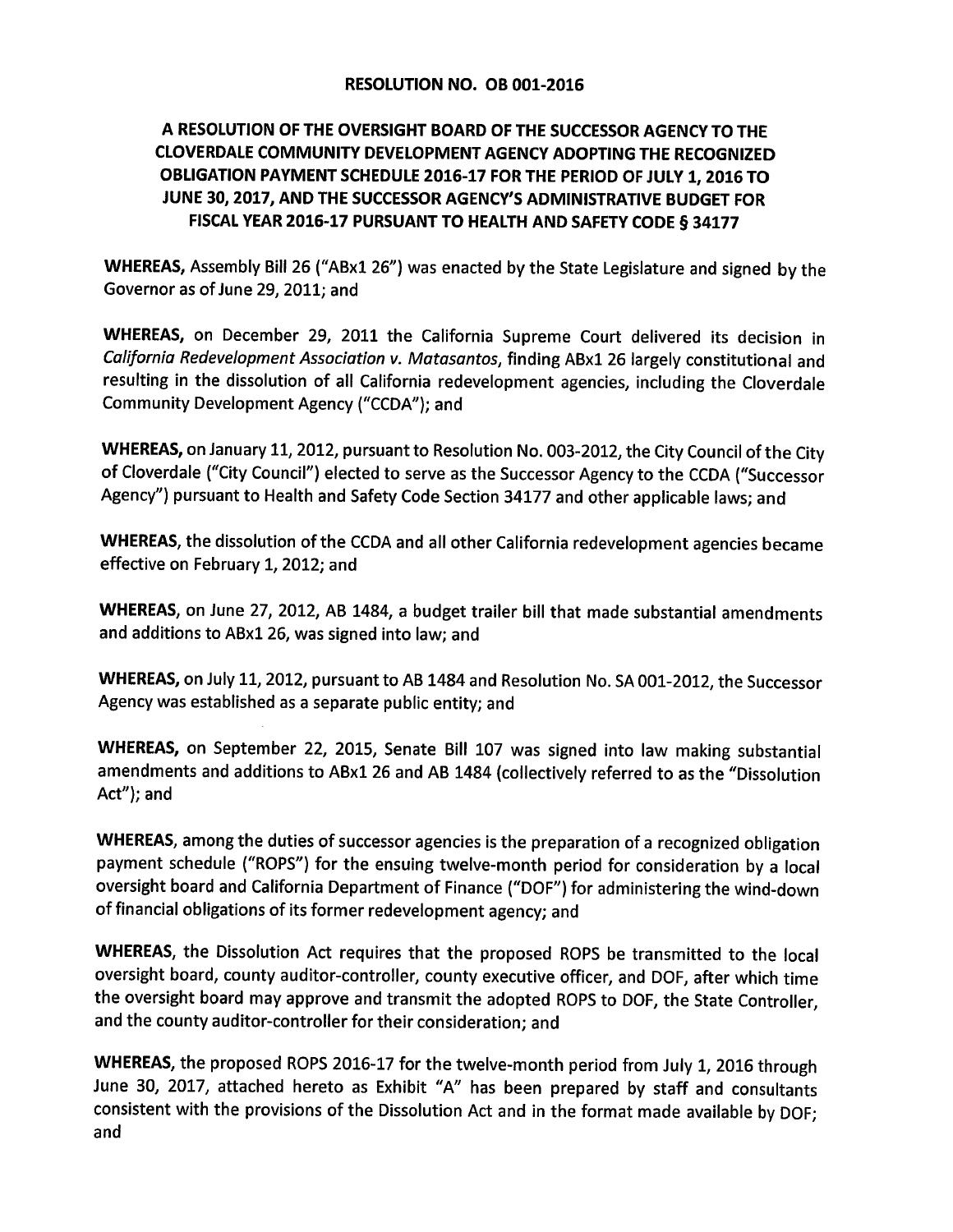**WHEREAS**, the Dissolution Act requires the Successor Agency to prepare a proposed administrative budget and submit it to the Oversight Board for approval; and

WHEREAS, the proposed ROPS 2016-17 includes an administrative budget of \$250,000 for Fiscal Year 2016-17, or \$125,000 between each ROPS period within the fiscal year, to pay for staffing, operating costs, and professional administrative services related to the wind-down of the former redevelopment agency out of the administrative cost allowance permitted by the Dissolution Act; and

WHEREAS, the Successor Agency Oversight Board desires to approve the ROPS 2016-17 and transmit it to various parties as required by the Dissolution Act.

WHEREAS, all other legal prerequisites to the adoption of this Resolution have occurred.

NOW, THEREFORE BE IT RESOLVED that the Oversight Board to the Successor Agency hereby finds and determines:

- 1. Finds and determines that the above recitals are true and correct.
- 2. Approves the ROPS 2016-17 for the twelve-month period from July 1, 2016 through June 30, 2017 attached hereto as Exhibit "A".
- 3. Approves a Fiscal Year 2016-17 administrative budget in the amount of \$250,000, which is incorporated in the ROPS 2016-17.
- 4. Authorizes the City Manager to transmit and post a copy of the ROPS 2016-17 as required by the Dissolution Act and to take such further actions as may be necessary or appropriate to carry out the Successor Agency's obligations pursuant to this Resolution.

It is hereby certified that the foregoing Resolution No. OB 001-2016 was duly introduced and legally adopted by the Cloverdale Community Development Successor Agency Oversight Board at its regular meeting held on this 28th day of January, 2016 by the following vote:

AYES in favor: Board Member Russell, Board Member Cramer, Board Member Cerreta, **Vice Chair Nixon** NOES: 0 ABSENT: Chair Giovanatto, Board Member Navarrette, Board Member Wolter **ABSTAIN: 0** 

**APPROVED:** 

i⁄ce Chair

ATTEST:

 $\mathcal{\tilde{S}}$ ne Cavallari, Acting Secretary